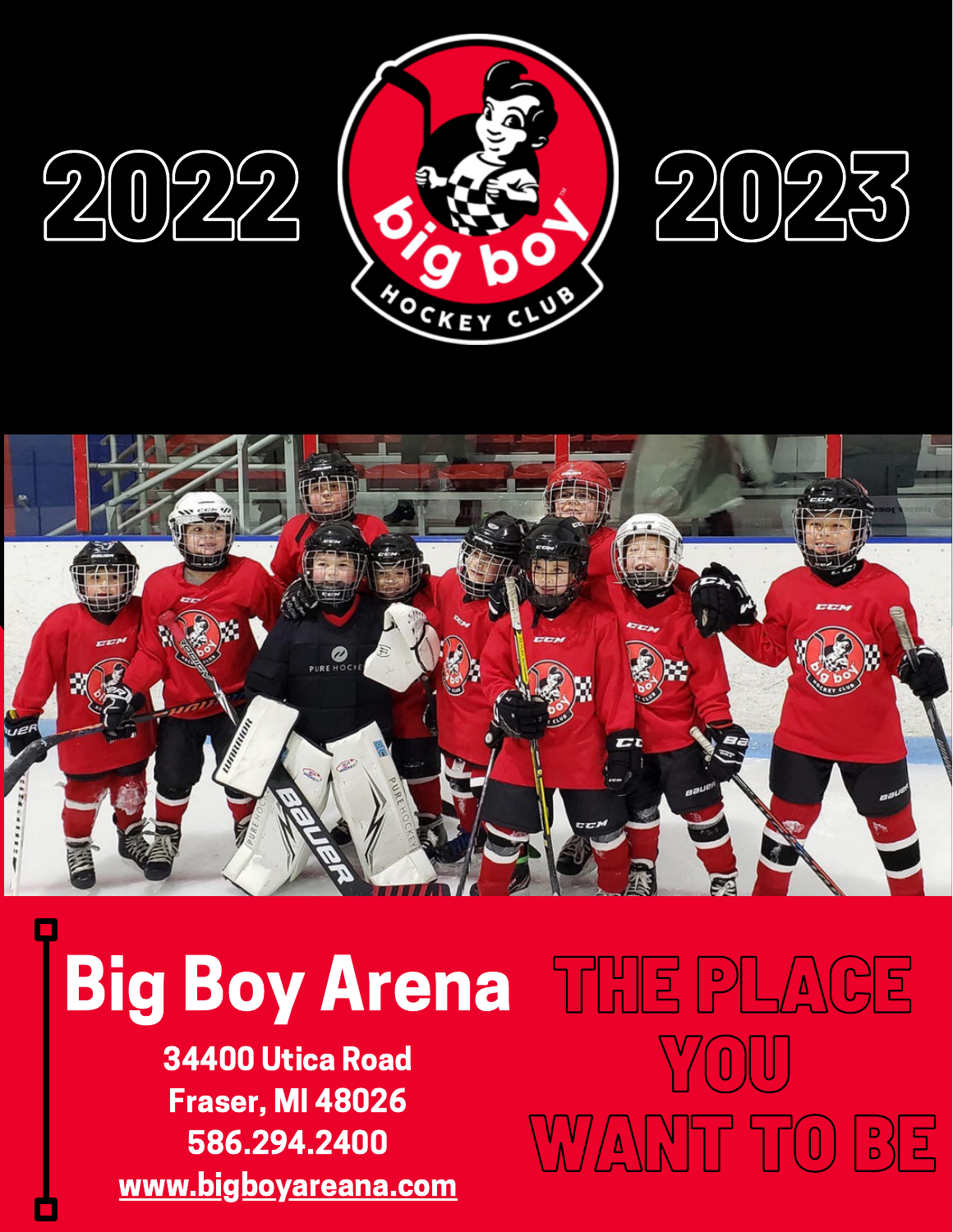## 6U & 8U HOCKEY

#### **LEVEL 1 - LEARN TO PLAY (AGES 4-6)** MINI MITES (AGES 5-6)

- Program serves as an introduction to "team" play with practice sessions and half ice games.
- Two 1-hour skates weekly
- First five weeks of the program serve as a training camp to teach age-appropriate skills to players.
- At the end of training camp players will be divided into equal teams and receive their team jersey and hockey socks.
- Weekly practice sessions focus on fundamental skating and puck skills using skill stations and half ice games.
- Weekend sessions consist of half-ice games in a fun, age appropriate and competitive environment that maximizes ice time, increases puck possession time, stimulates creativity and enhances the fundamental skill development of each player.

#### MITES (AGES 7-8)

- Development of team play with skill building practices along with half ice games
- Volunteer coaches run practice and games (Overseen by the Hockey Director)
- Teams are drafted at the conclusion of training camp, by coaches with the assistance of BBHC staff coaches
- Games will be half ice with referees, score clocks, 4 on 4 gameplay, and two 22-minute periods
- Players will rotate as goaltender and will use the [quick-change](http://www.usahockeygoaltending.com/page/show/2636632-quick-change-goaltender-equipment-sets) goalie equipment provided
- Teams will have the opportunity to play in local jamborees and the Mite State [Championship](http://www.maha.org/page/show/3205898-mite-half-ice-state-championship)

| <b>PROGRAM</b><br><b>FEATURES</b>                                                                                                | • Program runs 24 weeks, September-Mid March<br>Commitment to the development of skills, knowledge of the game and FUN!<br>$\bullet$<br>Players will play and be challenged at their competitive level<br>$\bullet$<br>Full equipment required<br>O<br>Each player receives : jersey & hockey socks<br>$\bullet$ |                                             |           |           |          |  |  |  |  |
|----------------------------------------------------------------------------------------------------------------------------------|------------------------------------------------------------------------------------------------------------------------------------------------------------------------------------------------------------------------------------------------------------------------------------------------------------------|---------------------------------------------|-----------|-----------|----------|--|--|--|--|
| 6U & 8U Payment schedule<br>REGISTRATION FEE: \$150<br>Register today at: www.bigboyarena.com<br>**Due at time of registration** |                                                                                                                                                                                                                                                                                                                  |                                             |           |           |          |  |  |  |  |
| <b>Divisions</b>                                                                                                                 | Payment 1                                                                                                                                                                                                                                                                                                        | Payment 2                                   | Payment 3 | Payment 4 | Total    |  |  |  |  |
|                                                                                                                                  |                                                                                                                                                                                                                                                                                                                  | 08/01/2022 09/01/2022 10/01/2022 11/01/2022 |           |           |          |  |  |  |  |
|                                                                                                                                  |                                                                                                                                                                                                                                                                                                                  |                                             |           |           |          |  |  |  |  |
| Mini Mite                                                                                                                        | \$200.00                                                                                                                                                                                                                                                                                                         | \$200.00                                    | \$200.00  | \$200.00  | \$800.00 |  |  |  |  |
| Mite                                                                                                                             | \$225.00                                                                                                                                                                                                                                                                                                         | \$225.00                                    | \$225.00  | \$225.00  | \$900.00 |  |  |  |  |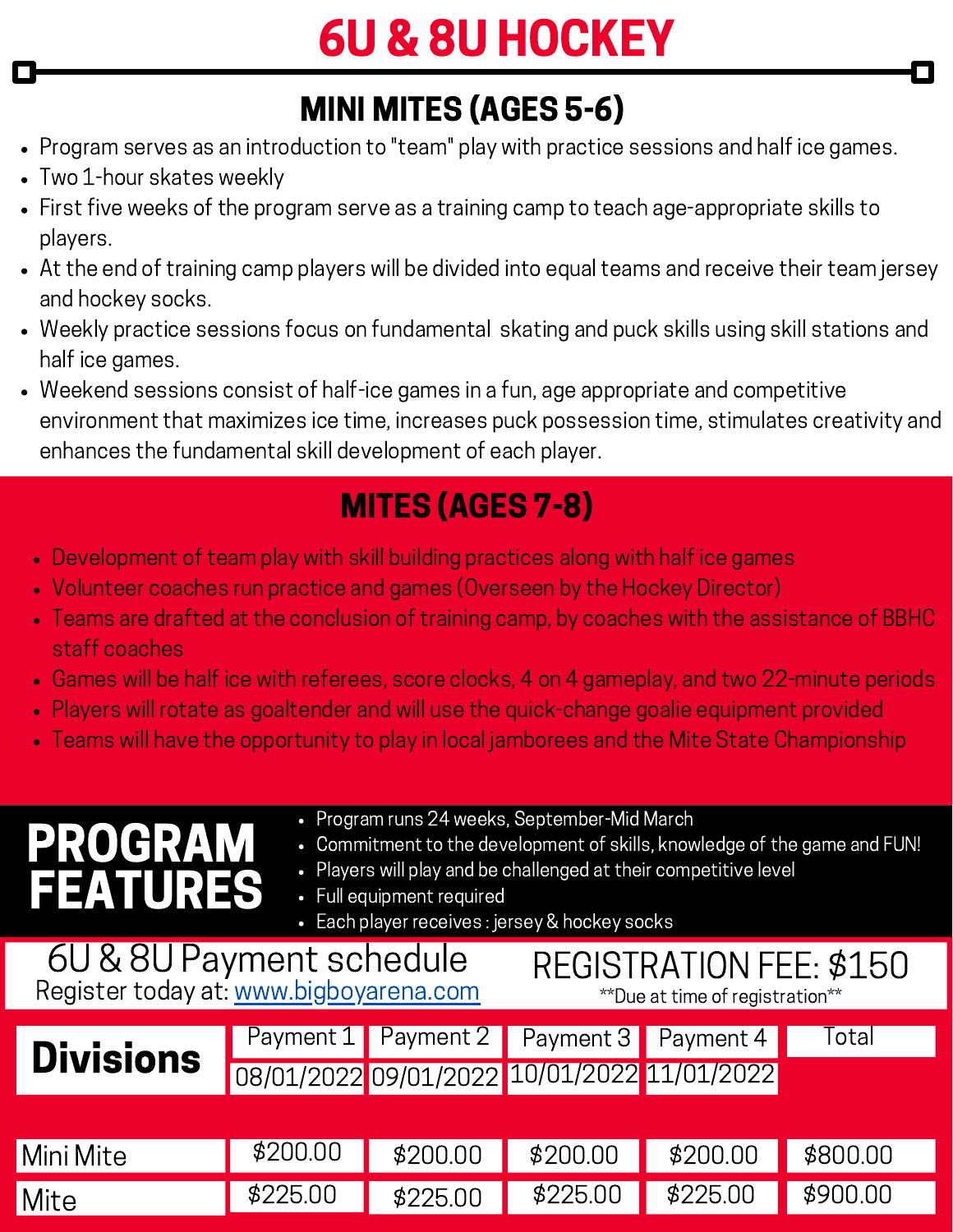### Big Boy Tier III Hockey

Squirts (10U) - Players born in 2012 & 2013 PeeWee (12U) - Players born in 2010 & 2011 Bantam (14U) - Players born in 2008 & 2009 Midget - Players born in 2004 - 2007 Midget JV Prep - Freshmen to Seniors



- Program will run September Mid March
- Teams will skate 2 times per week
- Teams will play in the Adray Community Hockey League which includes travel to local arenas.
- Teams will compete in the Michigan Amateur Hockey Association (MAHA) District 3 Championships at the Tier III hockey classification.
- Teams will be drafted by coaches and hockey director to ensure teams are evenly skilled
- Jerseys and socks will be provided
- Referee fees are not included in program cost
- All coaches will be SafeSport certified, background checked, up to date with CEP (Coaches Educational Program) and online age specific modules
- If you are interested in coaching and have a hockey background please contact Kristin Elsey at kristinelsey@bigboyareana.com

## Program Features HOW TO REGISTER

Online registration at bigboyarena.com. If paying by installments, your credit card will be automatically charged the amount listed in the payments schedule on the exact

date.

#### PAYMENT SCHEDULE & REFUND POLICY

We use an online registration process only. You may choose to pay the full amount at the time of registration or you many choose the online auto payment plan. If your player is injured or unable to participate due to unforeseen circumstances, you remain responsible for all of your players program fees.

\*\*NOTE: All participants are required to register with USA Hockey for the 2022/2023 hockey season\*\*

#### REGISTRATION FEE: \$150 \*\*Due at time of registration\*\*

| <b>Divisions</b> | Payment 1 |                                             | Payment 2 Payment 3 | Payment 4 | Totals     |
|------------------|-----------|---------------------------------------------|---------------------|-----------|------------|
|                  |           | 08/01/2022 09/01/2022 10/01/2022 11/01/2022 |                     |           |            |
| Squirt (10U)     | \$287.50  | \$287.50                                    | \$287.50            | \$287.50  | \$1,100.00 |
| PeeWee (12U)     | \$312.50  | \$312.50                                    | \$312.50            | \$312.50  | \$1,250.00 |
| Bantam (14U)     | \$350.00  | \$350.00                                    | \$350.00            | \$350.00  | \$1,400.00 |
| Midget (16U/18U) | \$350.00  | \$350.00                                    | \$350.00            | \$350.00  | \$1,400.00 |
| Midget JV        | \$350.00  | \$350.00                                    | \$350.00            | \$350.00  | \$1,400.00 |